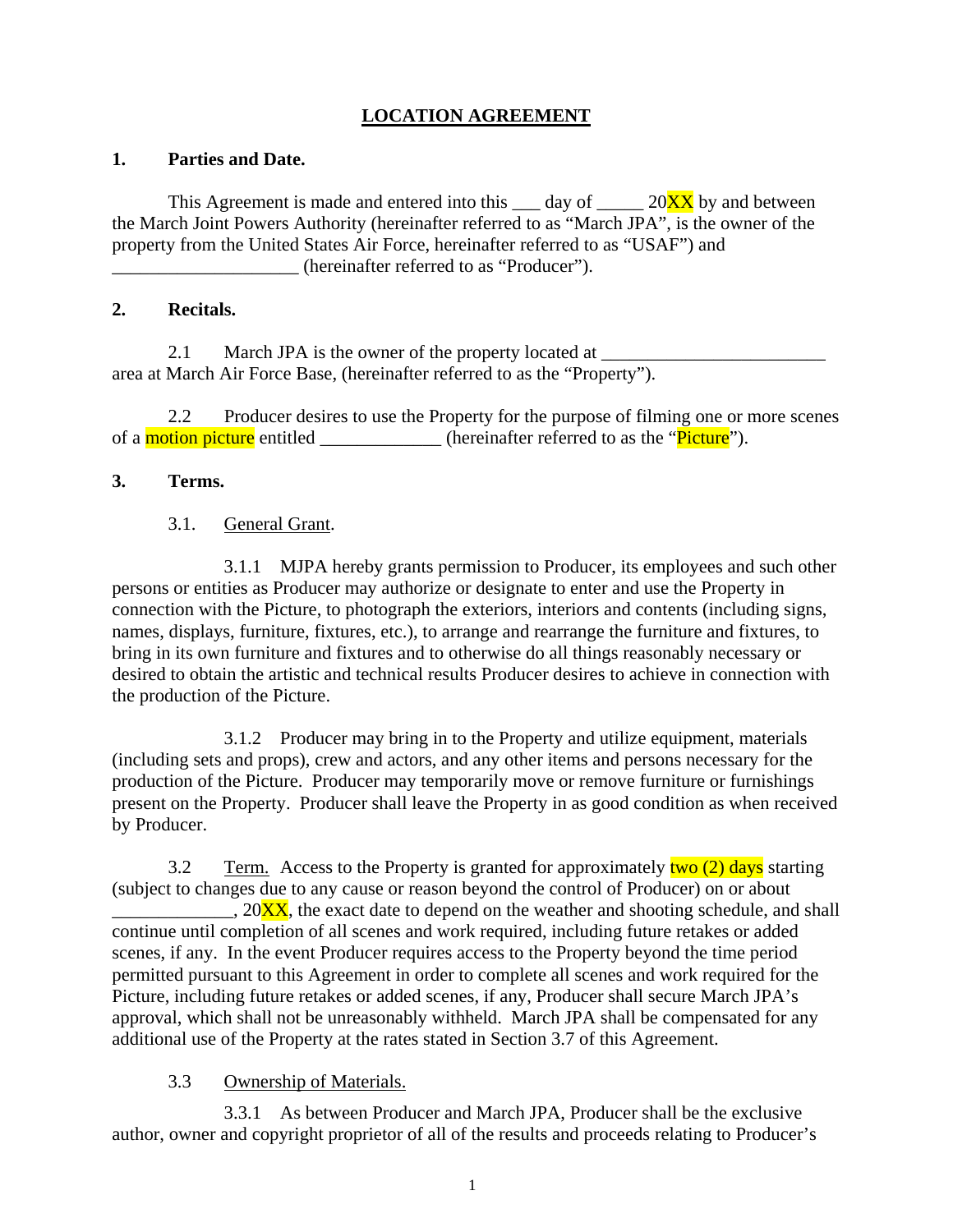use of the Property pursuant to this Agreement. Without limiting the generality of the foregoing, Producer shall own, throughout the world and perpetuity and may exploit in such manner, media and devices and in any films, programs or other materials all photographs, scenes and matter photographed or recorded at, in, around and of the Property throughout the world in perpetuity, in all media now known or hereafter devised. Nothing contained in this Agreement shall be construed as obligating Producer to actually use the Property or produce or exploit the Picture or include material filmed pursuant to this Agreement.

 3.3.2 March JPA on its own behalf and on behalf of any tenant having any interest in the Property or any materials contained in or about the Property hereby waives any claims they may have in connection with the use of the materials by Producer including without limitation claims for rights of privacy, publicity, defamation, infringement of copyright and trademark infringement. Further, March JPA on its own behalf and on behalf of any tenant having any interest in the Property hereby waive their rights to equitable relief in connection with the use of the materials by Producer, its successors, licensees, designees or assigns.

 3.3.3 JPA requests that the Producer provide acknowledgment of use of the site in the Picture's credits as indicated:

"March Joint Powers Authority & March Inland Port Airport Authority"

\*\*\*Note: March Inland Port Airport Authority acknowledgement only if the picture is filmed on or around the airport premises. In that case, both the MJPA and MIPAA will be acknowledged).

 3.4 Inspection of the Property. Producer and March JPA agree to jointly inspect the Property prior to and following Producer's use, noting in writing all existing damage, if any. March JPA agrees to submit to Producer in writing, within five (5) days of Producer vacating the Property (and within five (5) days of completion of any additional use by Producer of the Property, if at all), a detailed list of all claimed property damage for which Producer is responsible. March JPA shall permit Producer's representatives to inspect such damage. In the event that any actual and verifiable damage to the Property is caused by Producer's use of the Property, Producer agrees to pay for all necessary repairs within thirty (30) days of receipt of March JPA's notice of damage to the Property.

 3.5 Indemnification. Producer shall defend, indemnify and hold harmless the March JPA, and its elected officials, officers, employees and agents from and against all claims, demands, causes of action, costs, expenses, losses, injuries, damages or liabilities to property or persons, including wrongful death, in any manner arising out of or in connection with any use of the Property by Producer, its officials, officers, employees, agents, consultants and contractors, including without limitation, the payment of all consequential damages, attorneys fees and other related costs and expenses. Producer shall defend, at Producer's own cost, expense and risk, any and all such aforesaid suits, actions or other legal proceedings of every kind that may be brought or instituted against the March JPA, its elected officials, officers, employees and agents volunteers. Producer shall pay and satisfy any judgment, award or decree that may be rendered against the USAF and the March JPA or its elected officials, officers, employees or agents in any such suit, action or other legal proceeding. Producer shall reimburse the March JPA and its elected officials, officers, employees and/or agents for any and all legal expenses and costs incurred by each of them in connection therewith or in enforcing the indemnity herein provided. Producer's obligation to indemnify shall not be restricted to insurance proceeds, if any, received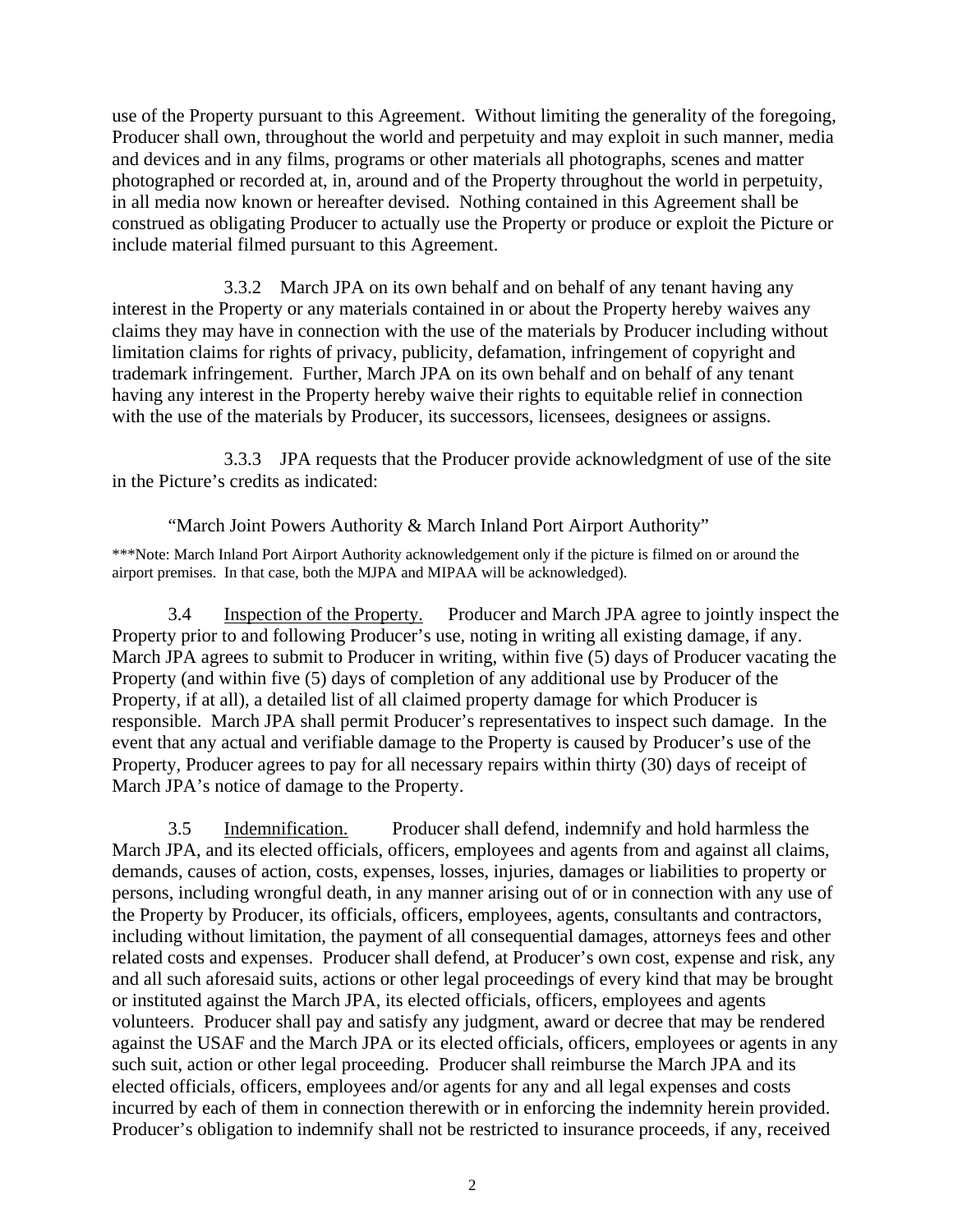by the March JPA or its elected officials, officers, employees or agents.

 3.6 March JPA's Remedies. March JPA's rights and remedies in connection with any claims relating in any way to this Agreement, the Property, the Picture or any breach of this Agreement or use of the Property are limited to the right, if any, to recover damages in an action at law. March JPA shall not be entitled for any reason to terminate this Agreement, or to enjoin or interfere with the distribution, exploitation or exhibition of the Picture or its advertising or publicizing.

 3.7 Compensation. In full consideration for all of March JPA's obligations under this agreement and all of the rights being granted to Producer, Producer agrees to pay to March JPA and March JPA agrees to accept the sum of  $XXX$  per day ("basic payment") for the period commencing \_\_\_\_\_\_\_\_\_\_, 2007 and ending \_\_\_\_\_\_\_\_\_\_\_\_\_, 2007 and \$XXX per day during any extension of the term by Producer that is approved by March JPA. The basic payment shall be due and payable to March JPA prior to Producer's use of the Property. The basic payment includes the following:

\$XXXX per day to film

- \$ XXX per day for set up/tear down
- \$ 38 per hour for Site Representative to be present after normal working hours  $(0800 - 1700)$

In addition to the basic payment, March JPA requires Producer to reimburse March JPA for any costs incurred by March JPA on behalf of the Producer. These costs include expenses incurred by March JPA at the request of the Producer. March JPA agrees to submit to Producer a detailed invoice within five (5) days of Producer vacating the Property (and within five (5) days of completion of any additional use by Producer of the Property, if at all), of all costs for which Producer is responsible. Producer agrees to pay such invoice in full within thirty (30) days of receipt.

\*\*\* Note: If your project is filmed at a facility on March Inland Port property, the tenant of a facility will be required to pay a 10% airport surcharge on their gross receipts derived from the fees charged to the Producer.

3.8 Insurance.

A. Producer shall maintain adequate commercial general liability insurance in the amount of \$1,000,000 per occurrence, automobile liability insurance in the amount of \$1,000,000 per occurrence and property damage insurance in the amount of \$1,000,000 for so long as Producer uses the Property. Such insurance will name the March JPA as additional insured with respect to any injuries or damages occurring on the Property during Producer's use of the Property. Producer shall provide March JPA with a copy of the insurance policy or certificate of insurance equivalent in amount and coverage to the liability insurance specified in this Section prior to Producer's use of the Property.

B. B. For airport filming (Aircraft operating areas); Applicant will be required to have General Liability, Excess Liability, Automobile (\$1,000,000 for each occurrence) and Worker's Compensation. Liability Insurance of no less than \$5,000,000 is required for filming on airport property. March joint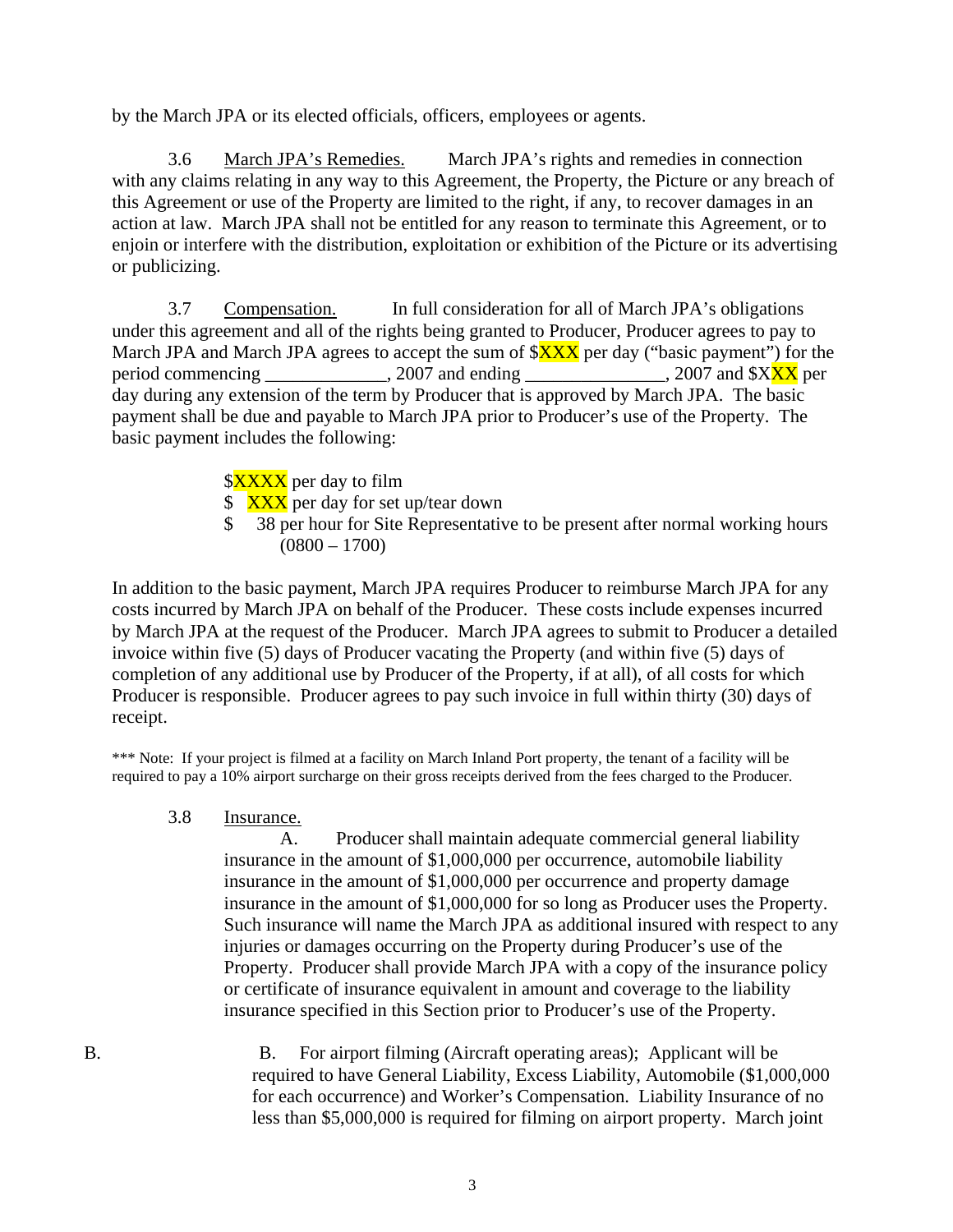Powers Authority and March Inland Port Airport Authority, its officers and employees, shall be named as additionally insured on all liability policies.

C. C. For filming which includes any type of pyrotechnics: Applicant will be required to produce Fire Insurance coverage of no less than \$5,000,000. March Joint Powers Authority and March Inland Port Airport Authority, its officers and employees, shall be named as additionally insured on all liability policies.

 3.9 Successors and Assigns. Producer may assign, transfer, license, delegate and/or grant all or any part of its rights, privileges and property hereunder to any person or entity with March JPA's consent, which shall not be unreasonably withheld. This Agreement shall be binding upon and shall inure to the benefit of the parties hereto and their respective heirs, executors, administrators, successors and assigns. This Agreement and March JPA's rights and obligations hereunder may not be assigned by March JPA. This Agreement may only be altered by both parties signing an additional agreement amending its terms.

 3.10 Authority to Enter Agreement. March JPA representative warrants that he has the full right to enter into this Agreement and that the consent of no other party is necessary to grant all the permissions granted. The persons signing this Agreement by doing so represent respectively that they are fully authorized to sign this Agreement on behalf of March JPA and Producer, as set forth below.

3.11 Attorney's Fees and Costs. If either party commences an action against the other party, either legal, administrative or otherwise, arising out of or in connection with this Agreement, the prevailing party in such litigation shall be entitled to have and recover from the losing party reasonable attorney's fees and all other costs of such action.

 3.12 Notices. All notices permitted or required under this Agreement shall be given to the respective parties at the following address or at such other address as the respective parties may provide in writing for this purpose:

| March JPA: March Joint Powers Authority |
|-----------------------------------------|
| 23555 Meyer Drive                       |
| Riverside, CA 92518                     |
| Phone; (951) 656-7000                   |
| Facsimile (951) 653-5558                |
|                                         |

 **Producer:** Name **Address Address**  Facsimile Telephone

 Such notice shall be deemed made when personally delivered or when mailed, forty-eight (48) hours after deposit in the U.S. Mail, first class postage prepaid and addressed to the party at the applicable address.